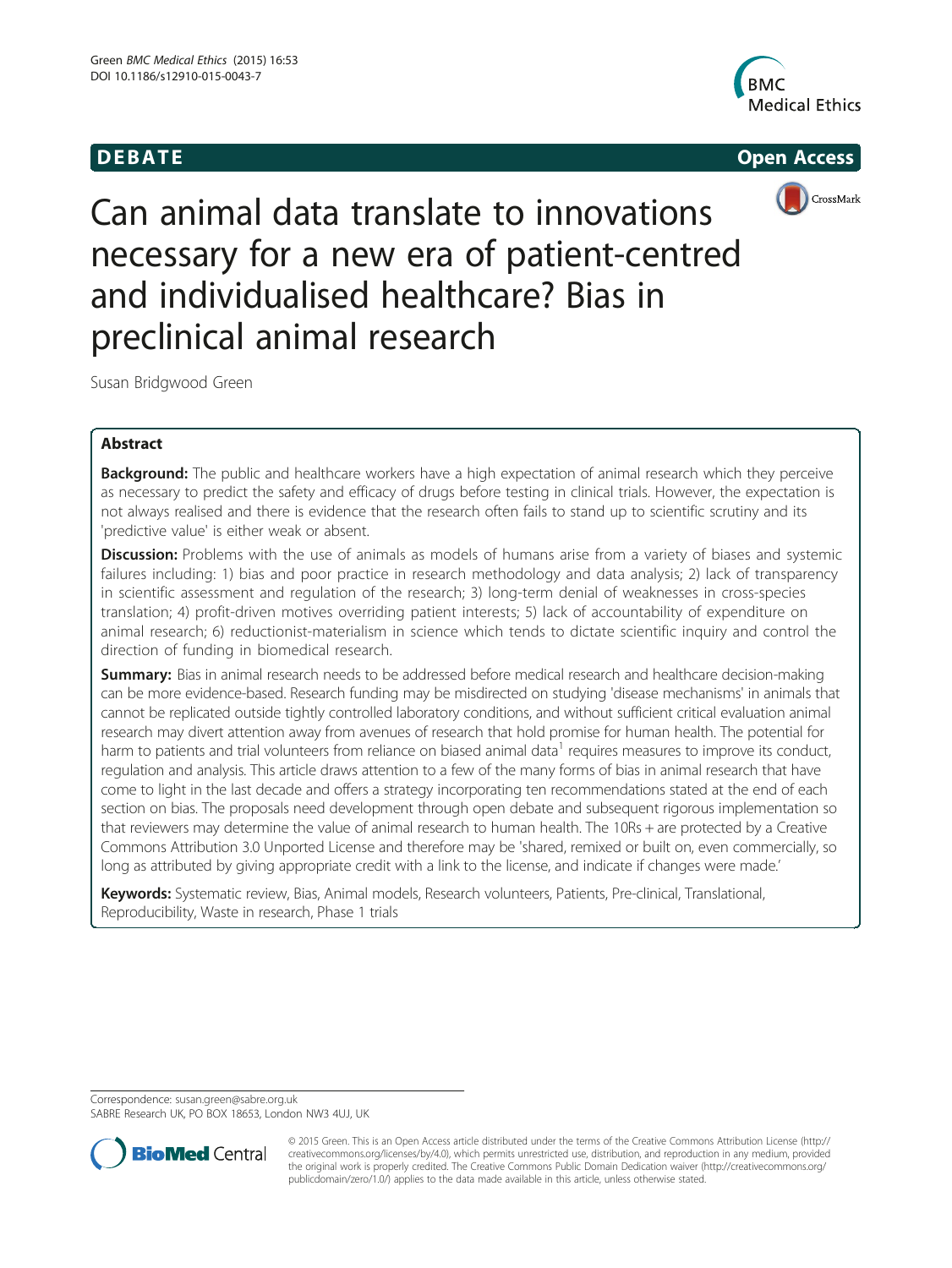### Introduction

The concept of using animals as surrogate models for humans relies on the conjecture that animal species predict the human outcome. However, bias and conflict of interest make it difficult to confirm the hypothesis and evidence suggests that animal studies are inconsistent in translation to human health; [[1, 2\]](#page-11-0) rather than delivering reliable answers to research questions they are often overinterpreted [[3\]](#page-11-0).

While there remains a lack of scientific robustness in animal research and failure to sufficiently screen for poor quality research, this situation will negatively impact on our healthcare system. It might then be unreasonable to expect continued public and professional support for animal research if reviewers are unable to determine either the scientific or ethical quality of the studies.

### **Discussion**

Various forms of bias are found throughout animal research; in the design, reporting, publication, analysis, regulation, funding and validation of animal models. Failure to adequately correct for bias by utilising the best available research methods is evidenced by misleading results [\[4\]](#page-11-0), which have needlessly involved thousands of participants in clinical trials [[5](#page-11-0)–[9](#page-12-0)] and wasted funding and resources [[10](#page-12-0)].

In 2004 the US FDA produced a white paper that looked at the disconnect between increased expenditure in R&D and the high attrition (drop-out) rate in drug discovery [[11\]](#page-12-0). The report was critical of pre-clinical animal models and called for better models or better ways of predicting the outcome of drug trials in patients. A decade later, in spite of extensive funding for the development and improvement of animal models, [[12](#page-12-0), [13](#page-12-0)] the attrition rate has not fallen and it is estimated that the likelihood of a drug successfully passing Phase III is 50 %, and that the overall attrition rate of late-stage drug development is unsustainable [[14\]](#page-12-0). Only 11 % of medical compounds are approved for use following years of research and development [[15, 16](#page-12-0)].

The Lancet published a review in 2009 of the production and reporting of biomedical research which calculated 85 % of basic and clinical research is wasted because of inadequate or inappropriate design, non-publication and poor reporting [\[17](#page-12-0)] resulting in an estimated global annual loss of over \$100b research funding [[18\]](#page-12-0). The review also found that only 10 % of government and charitable investment in biomedical research in the UK was for treatment evaluation while over two thirds was directed towards basic research. The authors reasoned that waste is largely preventable if:

- Existing research is reviewed and analysed using high quality methods prior to funding more research, and
- Research questions are designed to be of relevance to patients and their clinicians.

#### Bias in design

Good medical research begins with asking research questions responsive to the needs of patients and set in the context of existing research. In their book 'Testing Treatments: Better Research for Better Healthcare', the authors say that most of the global funding of medical research goes into laboratory and animal studies rather than research that is likely to have more relevance to patients [[19\]](#page-12-0). In 2004 the James Lind Alliance (JLA) was formed with the aim of addressing this issue by generating research questions in favour of patient priorities and interests over those of researchers and industry [[20\]](#page-12-0).

It would be expected that animal studies are always carried out for sound scientific reasons but prestige, economy and convenience may influence decisions [[21](#page-12-0)]. Publication in high impact factor journals is how scientists are now rated, and in a recent survey that looked at the convergence and divergence among clinical and basic scientists the authors found that basic scientists lacked involvement in the outcome of their research and how it translated to patients. Personal motivations came from scientific discovery rather than application, and the main interest was studying biological mechanisms in favour of research with little financial gain [[22\]](#page-12-0).

A large part of medical research is narrowly focused on drug development utilising the animal model in cellular and molecular biology and genetic research [\[23](#page-12-0)]. The discovery of how to genetically modify mice has produced a high percent of research using genetically altered (GA) (usually rodent) animal models. Laboratory mice are used in animal studies disproportionately more (95 % according to the US Foundation for Biomedical Research) than any other animal species. This may be more for convenience than scientific consideration but is now regarded as the norm. Mice are small, docile, easily handled, housed and maintained and they adapt quickly to new surroundings. Their reproduction rate is fast and lifespan brief, allowing for generations of mice to be studied in a short time-frame.

The research portfolio of the US National Institute of Health (NIH) is a notable example of how research priorities are weighted towards molecular and cellular biology and gene research based on animal studies [\[24](#page-12-0)]. But although it is known that patients respond to drugs differently according to genetic make-up, and that this can be a reason why drugs fail in some patients and not in others, pharmacogenomic animal models are causing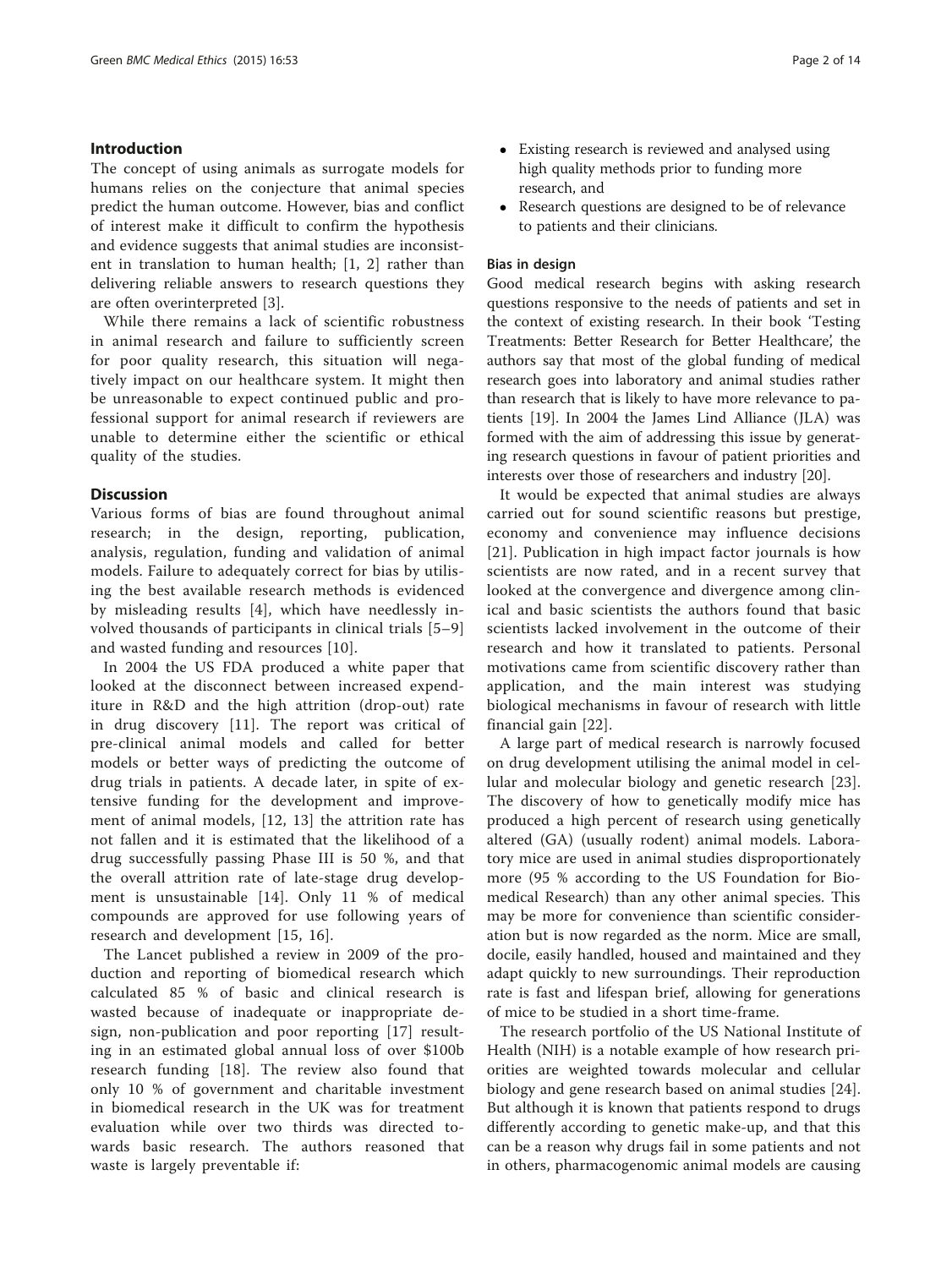difficulties with establishing appropriate predictive models for the research [[25\]](#page-12-0) which has not been without harm to patients and waste of research [\[26](#page-12-0), [27\]](#page-12-0).

Patients have their own treatment choices and preferences, which may not always include medication [\[28\]](#page-12-0). For instance, the refugee and immigrant sections of the population are high users of ethnic and traditional non-drug interventions and the JLA have found that some patients prefer coping strategies, nutrition, physiotherapy, surgery, complementary medicine and other under-researched options rather than drug therapy [[20](#page-12-0)] and the Cochrane Depression, Anxiety and Neurosis Review Group found that exercise for depression is of equal efficacy to that of medication [\[29](#page-12-0)], and yet little funding goes into researching this intervention compared with funding drugs for depression.

Recommendation (1) RESPOND to patients' needs by asking research questions of relevance to patients and their priorities.

#### Bias from irreproducibility and research misconduct

The attrition rate in drug discovery is reflected in the many failures of human trials at clinical research Phases II and III [[14, 30](#page-12-0)]. This loss suggests that pre-clinical animal trials may not always have the necessary capacity to forecast the human response to drug therapy and toxicological studies. The Director of the NIH cautions that a high percentage of animal research may not be relevant to the human situation (Collins) [\[31](#page-12-0)], and it is estimated that 80-85 % of drugs effective in mice are ineffective in humans and more than 30 % of drugs passing animal tests for safety show toxicity in human trials (Geerts) [[31](#page-12-0)]. The average rate of translation for animal models of cancer is less than 8 % [\[32](#page-12-0)].

Pharmaceutical companies are under extreme pressure from shareholders to raise share value, and investors are becoming increasingly aware of the irreproducibility of animal studies. As a result the NIH recently announced an initiative [[3\]](#page-11-0) to improve the quality of preclinical research, prompted by concerns of investors and some sections of the scientific community. Early-stage biotech venture capitalists have known for years that animal research is unreliable, but it is only recently that they have been publicly involved in addressing the issue for their own interests [\[33](#page-12-0), [34](#page-12-0)].

A survey on data reproducibility in cancer studies reported that some pre-clinical investigators knowingly use unreliable data resulting in flawed research, which they then pressure support staff to publish [[4\]](#page-11-0). This author is informed by a researcher using animals that they would rather remain silent about the 'pervasive flaws' in their field of animal research than report them. (Personal communication undisclosed for protection of researcher). Other acts of misconduct take place where basic

researchers collude with the pharmaceutical industry to market drugs by accepting 'gifts' in various forms, in return for favours such as acknowledging the sponsor in their reports, providing pre-publication reviews of articles traceable to the gift, ghost-writing and ghost-management of publications, reporting unwarranted efficacy of drugs, under-reporting unfavourable results and selectively presenting posters and abstracts at scientific meetings [[35](#page-12-0)].

Toxicologists have continued for decades to ignore genetic variation when selecting animal models even though to do so leads to unreliable results [\[36\]](#page-12-0) and using too few animals in the design of experiments can be as wasteful as using too many because the research becomes 'underpowered' and consequently invalid leading to unrepeatable work and avoidable repetition of research. It was only recently in 2012 that industry realised the full impact of irreproducibility when it conducted a study that found that 47 out of 53 cancer studies published in top tier journals could not be replicated and yet were published as 'landmark' results. The author of the study concluded, 'Although hundreds of thousands of research papers are published annually, too few clinical successes have been produced given the public investment of significant financial resources. We need a system that will facilitate a transparent discovery process that frequently and consistently leads to significant patient benefit' [[37](#page-12-0)].

Recommendation (2) REPLICATE animal studies independently using scientific evidence-based methods and standards prior to publication. Address research misconduct and protect whistle-blowers.

# Bias from lack of registration

Registration of animal trials is as necessary as it is for clinical trials [\[38](#page-12-0)]. Reviewers need to monitor the claims made in the research proposal against the published results in the same way as clinical trials. This cannot be done unless the protocol and aims of the research are recorded beforehand. The first time it was noted that prospective registration of animal studies is not in practice was in the BMJ in 2002 [[39\]](#page-12-0), but in spite of repeated calls there are no registers. This failure leaves animal studies vulnerable to researchers changing the endpoints and details of the research after it has started and allows them not to publish unfavourable or negative results of their research. In 2013 the Centre for Reviews and Dissemination (CRD) gave a presentation 'Registration of experimental studies and systematic reviews' [[40](#page-12-0)], which highlighted the principles of registration for both animal and human studies:

- Availability of evidence to inform health care decisions
- Avoidance of publication bias and selective reporting bias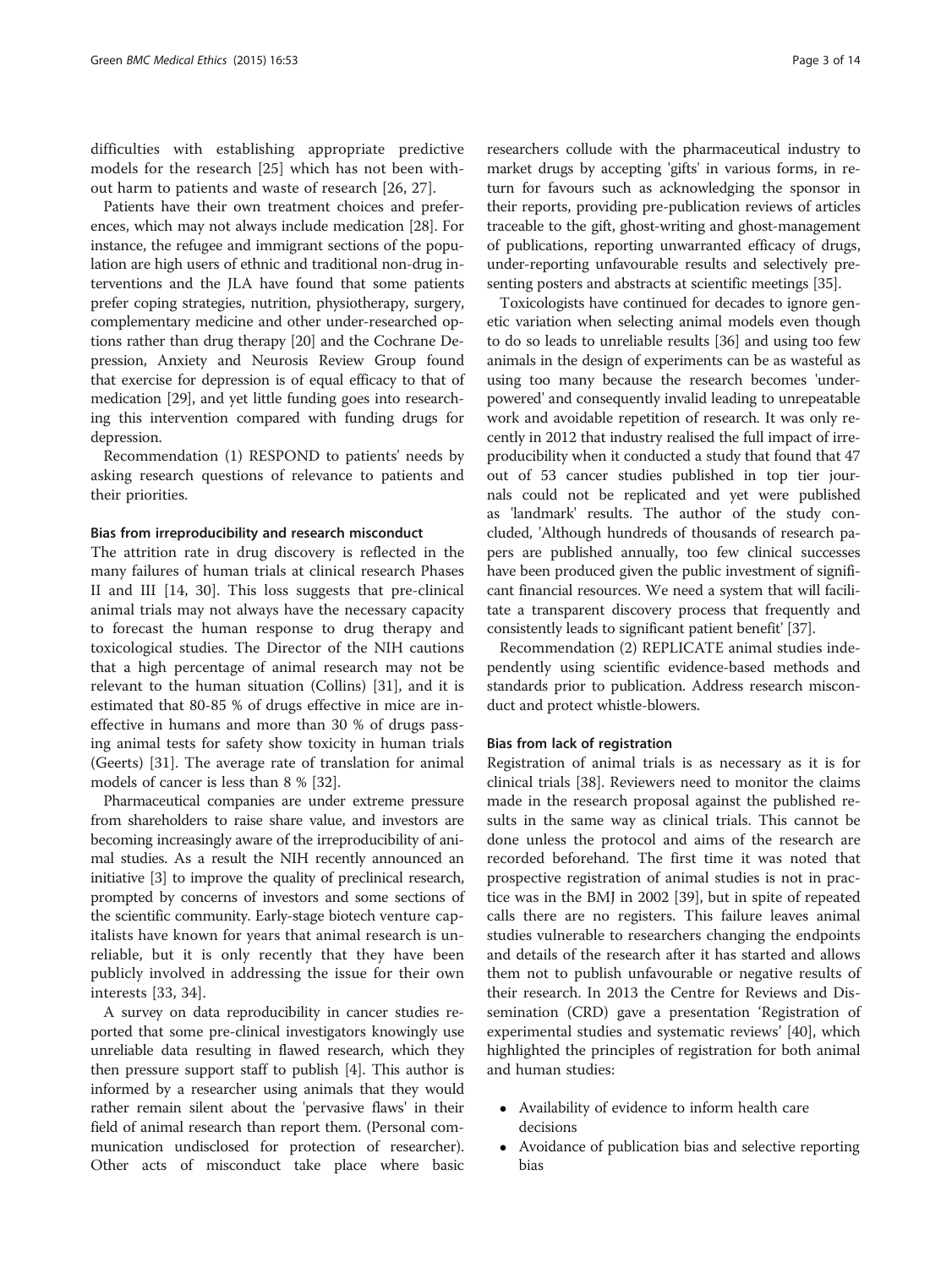- Requirement of the Declaration of Helsinki
- Avoidance of unnecessary duplication
- Identification of gaps in research
- Facilitation of recruitment
- Promotion of collaboration
- Early identification of potential problems

Recommendation (3) REGISTER all animal trials prospectively on an open global register.

### Bias from poor reporting

Reporting and accounting for details of an animal trial in a study protocol is essential in order to avoid publication bias, assist replication and justify the research. Methods of statistical analysis used, sample sizes, inclusion/exclusion criteria, methods of randomisation, blinding, gender, strain, species selection, and age of animals all need to be reported. Al-Shahi Salman and colleagues refer to systematic reviews (SRs) that have shown fewer than 2 % of animal studies explained the basis for their sample size calculations [[41\]](#page-12-0).

Variables frequently confound research and need to be identified, measured and controlled to avoid damaging the internal validity of the study. For example, research results have been skewed by noise, infection, infestations, microorganisms and pathogens [[42](#page-12-0)–[44](#page-12-0)] and environmental temperature affected the results of cancer research [[45](#page-12-0)]. More recently it was found that human gender disparity heightened stress levels in laboratory rodents affecting their analgesic responses [[46\]](#page-12-0). Another study using only males of the selected animal models confounded the research. See [Table [1.](#page-4-0)] for a more comprehensive list of variables.

Several guidelines have been issued recently to improve poor reporting. In 2010 the 'Animal Research: Reporting of In Vivo Experiments' (ARRIVE) [\[47\]](#page-12-0) was published, and then in 2011 the Gold Standard Publication Checklist (GSPC) improved and further elucidated the ARRIVE reporting requirements [[48](#page-12-0)]. Following these, in 2013, Nature Journal issued it's own checklist to encourage authors to report details of their research precisely and methodically with more statistical information, setting higher standards for the research they publish and which will influence other journals to do the same.

The ARRIVE guidelines have been endorsed by over 300 major journals since they were first published, however, there has been some criticism that they are not adhered to [[49\]](#page-12-0), that they do not go far enough, and that animal trials should be carried out to the same standards as those set for clinical trials with greater attention paid to reducing bias [[50\]](#page-12-0). Although the guidelines list suggestions for improved reporting, there is currently no requirement to comprehensively and uniformly identify and report all details of research in a study protocol. As a consequence there is a noticeable lack of consistency of reporting in journals making it difficult for reviewers and other readers of research papers to make fair assessments.

Recommendation (4) REPORT all details of the research in a well written protocol (plan of the research). Journals to improve on and enforce adherence to guidelines for animal research.

# Bias from non-publication

A survey on publication bias in laboratory animal research found that researchers in academia estimated only 50 % of animal research is published while researchers in industry estimated only 10 % is published [[51\]](#page-12-0). In 2010 a report by the Health Technology Assessment (HTA), looking at publication and related biases in medical research [[52](#page-12-0)], concluded that publication bias could be one of several explanations for the lack of translation from basic research to the clinical situation. In animal studies of neurological disease, for instance, reviewers found excess significance bias and summarised that only eight of the 160 evaluated treatments should have been tested in humans [[53\]](#page-12-0).

In June 2013 Doshi and colleagues published a proposal for restoring invisible and abandoned clinical trials. The project known as RIAT (Restoring Invisible and Abandoned Trials) aims to publish or re-publish all clinical 'grey literature', but the same improvement should be applied to animal studies so that reviewers can trace the research back to the original research, to get a complete picture of all the results and processes that have led to the clinical studies.

Recommendation (5) RECORD (publish) the results of all animal trials in science journals regardless of whether the outcomes are positive, negative or null.

### Bias from lack of systematic review

It is estimated that there are over 7 million published animal studies of which over 5 million are on PubMed [[54\]](#page-12-0) and yet only 91 SRs of animal studies were published during the years 2005 to 2012 inclusive (on any topic). In only 48 of the SR's was a risk of bias or quality assessment performed, a necessary step in SR methodology. The quality of the primary studies was low, and of these only approximately 20 % checked several issues for the risk of bias and internal and external validity [\[55](#page-12-0)].

In 2002 a SR in the BMJ on fluid resuscitation was perhaps the first paper to raise the question of why SRs of animal studies were not prevalent [[39](#page-12-0)], and in the same year the Lancet published a paper which called for the requirement of SRs of all relevant animal and human studies before proceeding with clinical trials [\[56](#page-12-0)].

The Nuffield Council on Bioethics produced a report in 2005 which directed a recommendation to the leading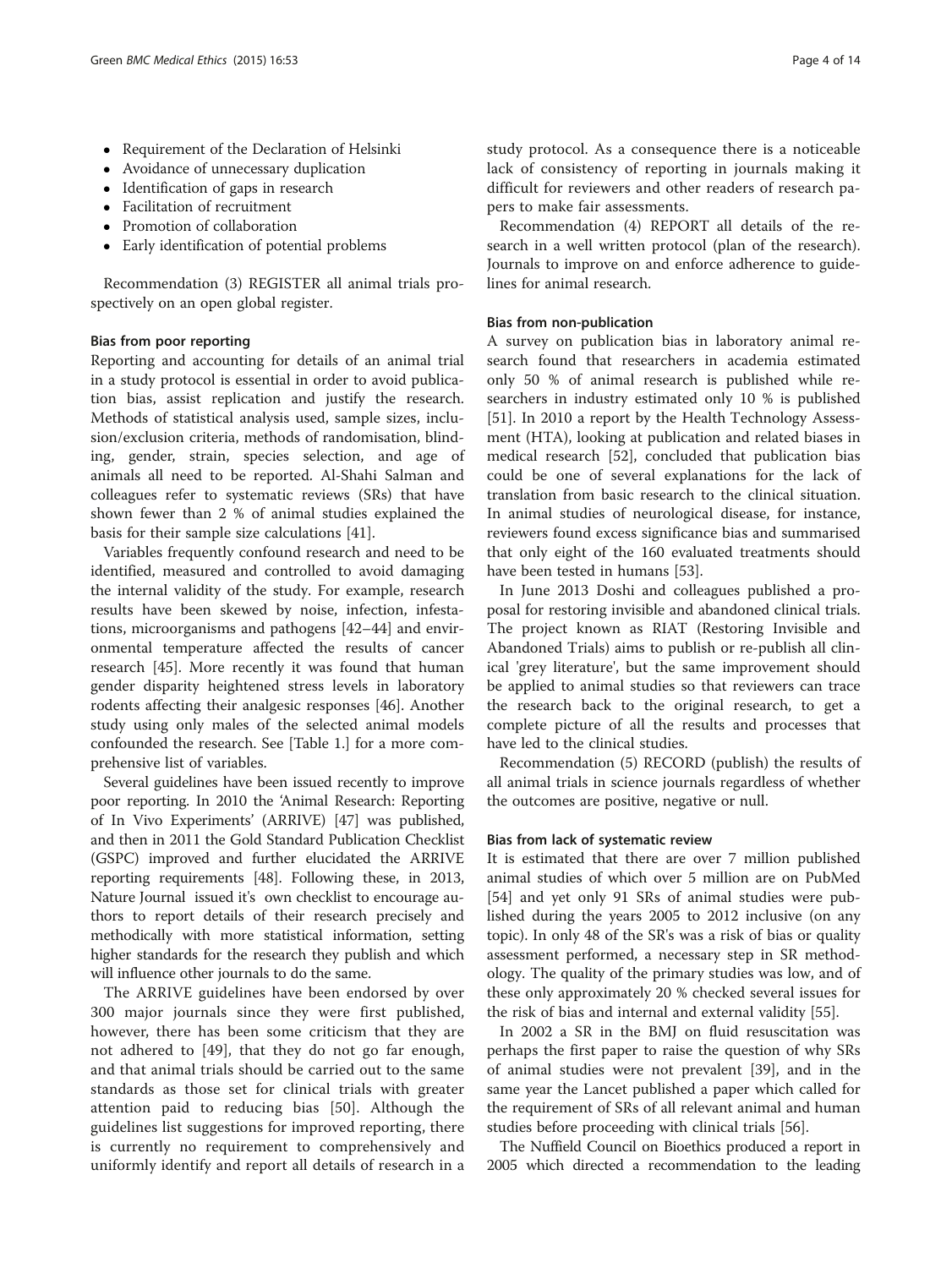| animal study protocols (list not exhaustive)                       | animal study protocols (list not exhaustive) (Continued)                      |
|--------------------------------------------------------------------|-------------------------------------------------------------------------------|
| Ages of animals                                                    | Species                                                                       |
| Animals added to replace drop-outs                                 | Staff changes and variation of routines                                       |
| Bedding type/quantity                                              | Staff numbers and attitudes                                                   |
| Blinding (i.e. blinding the investigators and staff to allocation) | Statistics (full information on statistical methods used)                     |
| Breeding                                                           | Strain                                                                        |
| Cage position on shelving                                          | Substantiation (whether results substantiated under a range of<br>conditions) |
| Cage size/material                                                 |                                                                               |
| Circadian rythms                                                   | Surgical procedures                                                           |
| Cleaning (chemicals, methods and manual or automated cage washing) | Temperature                                                                   |
| Colony size                                                        | Timing of induction of disease                                                |
| Co-morbidity                                                       | Timing of intervention                                                        |
| Dosing style and route                                             | Transportation methods                                                        |
| Enrichment methods and practices                                   | Unit of analysis                                                              |
| Environmental (other)                                              | Water and watering methods                                                    |
| Exercise (methods, equipment, timing, amount, locations)           | Weight of animals                                                             |
| Feeding (equipment, methods, timing, amount)                       |                                                                               |
| Feeds (type)                                                       |                                                                               |
| Frequency of intervention                                          | funders of animal research, the pharmaceutical industry                       |

<span id="page-4-0"></span>Table 1 Confounding variables in the design and reporting of

funders of animal research, the pharmaceutical industry and animal protection groups in the UK to fund SRs of animal studies "to evaluate more fully the predictability and transferability of animal models" [[57](#page-12-0)]. Following that in 2007 the HTA commissioned a pilot study to assess the extent of concordance between animal and human studies of treatments and determine whether SRs of animal trials would help to answer questions about their relevance to human treatments and interventions. The study found some discordance between the animal and human studies and confirmed that SRs are valuable, but it also found insufficient evidence to quantitatively determine the generalisability of animal research to human medicine and recommended that funding should go into this area of research [\[58\]](#page-12-0).

**Table 1** Confounding variables in the design and reporting of

There has been a small increase in the number of SRs of animal trials since these reports, but they remain scarce in comparison to those of clinical trials [[59\]](#page-12-0) and almost non-existent in comparison to the amount of published animal literature.

The study of animal models of stroke is probably the most reviewed field of animal studies for relevance to clinical research, beginning in 2001 when Horn and colleagues were arguably the first researchers to conduct a SR of animal studies. Their review of nimodipine [\[5](#page-11-0)] found the methodological quality of the animal studies was poor, and that only 50 % of the studies were in favour of the intervention with no convincing evidence to start clinical trials which had involved thousands of patients. The animal trials of nimodipine continued for over 15 years after clinical trials had started, and some animal and clinical trials ran concurrently, which the

Methods used to generate allocation sequence

Methods used to conceal allocation sequence

Gender (male and/or female included)

Genetic variation Genotype Handling

Lighting Litter size

Husbandry techniques

Methods of analysis

Gender mix and family and community (ratios)

Model type (induced, spontaneous, transgenic, negative, orphan, or other)

Infection or infestation (not part of the research i.e. pin worm, fleas etc.)

Noise (background and foreground)

Nutritional deficiencies due to lack of normal living conditions

Odours (e.g. perfumes worn by technicians, laundry and cleaning products and medications)

Polypharmacy (whether accounted for to mimic target population humans)

Randomisation of animals (details of methods used)

Recording methods (manual, electronic)

Research methods

Sample size estimation (whether computed and statistical method of computation)

Sampling of style and route

Sources of animals (e.g. same model may vary depending on supplier used)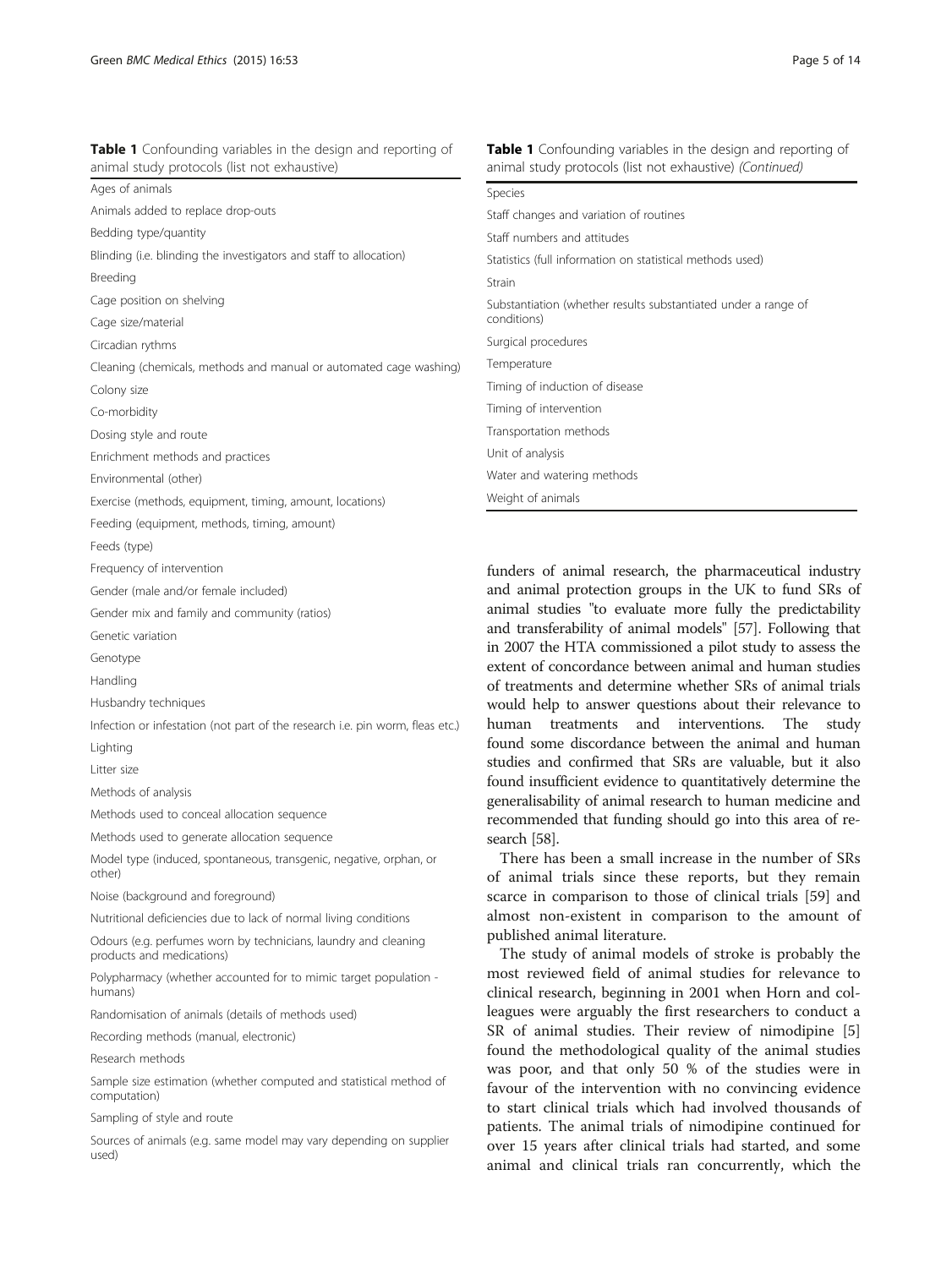reviewers found surprising. Other SRs of stroke research found bias and methodological weaknesses, and that almost no new drug interventions translated to the clinic following decades of animal and clinical trials [[60](#page-12-0)].

Researchers are more likely to receive funding to publish new animal studies and develop more animal models [[19, 61](#page-12-0)] than to critically appraise existing studies and models. Even while debate is underway amongst researchers about how or whether to take animal data to the clinic, the clinical trials may still be carried out [[32\]](#page-12-0). Participants in Phase I trials should be adequately informed before signing consent forms, [[62\]](#page-12-0) and if SRs have not been conducted, or are not available, the advice is not to enter the trial [\[19](#page-12-0)].

Recommendation (6) REVIEW animal trials using systematic review.

#### Bias in the regulation of animal research

In an article in Nature in 2004, calling for a more evidence-based regulatory system in the drug industry, the author was critical of the existing system saying that many regulations are based on expert opinion rather than evidence and that there needs to be quantitative assessment of the predictive value of preclinical studies [[63](#page-12-0)]. A decade later, in an article in Drug Discovery Today, an industrybased researcher (preclinical and clinical) commented that the regulatory agencies require preclinical investigational new drug packages (applications) to contain efficacy and other data from studies that use animal models even where they are known to be unpredictive [[64](#page-12-0)].

The regulation of animal research in the UK is guided by three principles known as the 3Rs (refine, reduce and/or replace experiments using animals), with the intention of contributing to the welfare of laboratory animals. They were first published in England by animal researchers Russell and Burch in 1959, a time when animals were mainly used for screening chemicals for bio-logical activity [\[65\]](#page-12-0).

The 3Rs rest on the assertion that research questions about humans can be answered by studying animals. The first two principles, 'refinement' and 'reduction', fully support this notion and have little bearing on scientific questioning of animal models. The third principle, known as 'replace', supports the notion whereby animal models are regarded as the 'gold standard, and all nonanimal research models are classified as 'alternatives', which must be validated against animal models before they can 'replace' the animal model in practice. Although there is little agreement between companies and academia about the methods of validation of animal models, the non-animal technologies are generally regarded as inferior by regulators even where researchers develop effective human-based models that are highly predictive [[64](#page-12-0), [66](#page-13-0)].

The 'harm-benefit assessment' (harm to laboratory animals in terms of welfare – benefit in terms of human health) is the earliest part of the approval process of animal research. This assessment is carried out in the UK by the Animals in Science Regulation Unit (ASRU), a body of twenty three inspectors, mainly veterinarians. They inspect the 180 research establishments throughout the country to see that they comply with animal welfare requirements [[67\]](#page-13-0). Their remaining time involves assessing and authorising each animal research application using the 'harm-benefit assessment'. However, the assessment is neither open nor transparent and relies on the individual expert opinion of the inspector.

Details of how many applications inspectors approve or turn down and the reasons why are not disclosed, but it has been reported that an application may be turned down by one inspector in one part of the country while the same project is approved in another [[68\]](#page-13-0). From the little information available about the work of inspectors and how it is regulated, it would appear that the 'harmbenefit assessment' is mainly concerned with assessing animal welfare and compliance with the 3Rs.

Definition of the 'benefits' part of the analysis is quite generalised in the guidelines [[69](#page-13-0)], and there is no requirement to carry out a SR before making the application. Instead, a set of general questions is asked such as "Clarify the current state of knowledge on which your project intends to build" and "Is the work scientifically sound?" The inspectors rely on the accuracy and honesty of the answers given by the applicant on the forms.

Once an inspector has approved a project licence application, it is passed to a local animal ethics committee known as an Animal Welfare Ethical Review Board (AWERB). Members are selected from the institution where the research is taking place, often including the researchers themselves. Concerns have been raised about this practice and that animal researchers and AWERB members are not usually trained in research methodology and statistical analysis [\[70\]](#page-13-0). Some Universities actively reject potential panel members with appropriate expertise and less subjective involvement (personal communication undisclosed for protection of reviewer). This is quite common and may affect the legitimacy of the approval process [\[71](#page-13-0), [72\]](#page-13-0).

Like the ASRU, the purpose of the AWERB is to weigh the harm-benefits of the research project. However, like the assessments of the ASRU, the review process is not transparent or open to inspection and consequently there is no connection between the approval of animal research and the published results. The expertise and aims of both the ASRU and the AWERB are orientated towards animal welfare compliance, and while ethical reviews will contain detailed information about animal procedures pertaining to the 3Rs there is limited scientific information. Since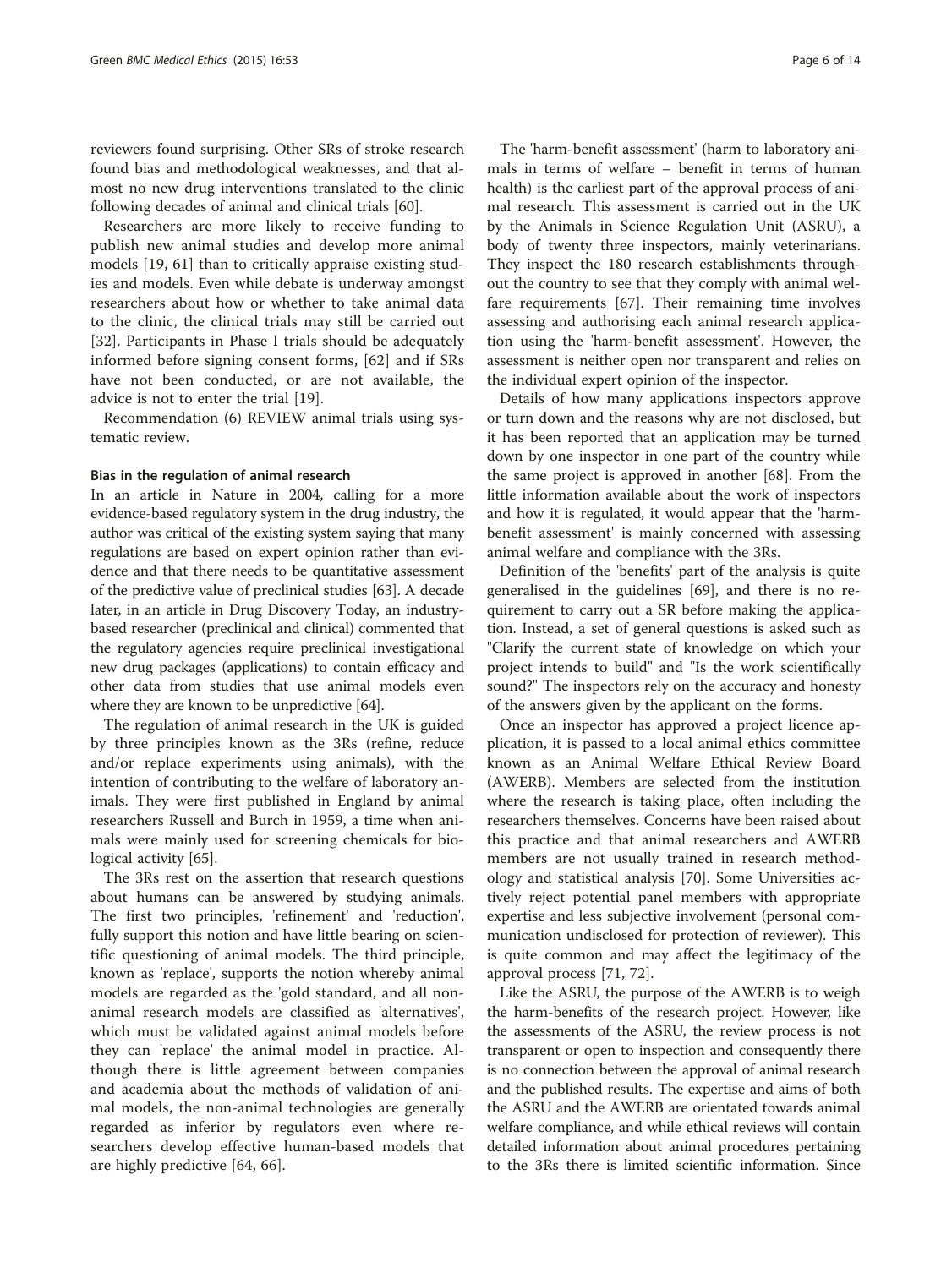there is no publication of the review it is impossible to monitor its effectiveness. A group of European researchers studying the ethical review process [\[73\]](#page-13-0) says that this could be rectified by the following actions:

- Journals to require the complete legal reference document including the name of the ethical entity that gave authorisation.
- Make the ethical review approval records available (without disclosing individual researchers' identities or personal details) either by publication as online supplementary material in journals or on a separate database.
- Prospectively register all animal trials with an identifying number.

There is mounting criticism in the US that the committees equivalent to AWERBs, known as the Institutional Animal Care and Use Committees (IACUCs), approve nearly every animal project that they review. As a consequence physician-scientists are turning away from humanbased research in favour of animal research for which they can expect ease of approval and funding. In contrast, the US Institutional Review Board (IRB) that reviews clinical projects is criticised for creating numerous hurdles in the approval process, increasing the trend for physicianscientists to turn towards animal research [[74](#page-13-0)].

A Social Science and Medicine study in 2010 on the use of rodent and GM mice models of carcinogenic risk assessment revealed how industry drives the science underpinning safety testing of drugs by manipulation of the validation of animal models for its own ends, and how the regulatory bodies collude with industry until there is a crisis and then the regulations are tightened only to protect the reputation of the regulators. Afterwards regulation drifts back to accommodate industrial motives [[75\]](#page-13-0). The study raises questions about the credibility of the validation of animal models, how profitmaking influences animal testing and how industry is deeply embedded in the regulatory process.

Recommendation (7) REGULATE animal research using evidence-based methods and overhaul the regulatory system.

# Bias in the hypothesis and quantitative appraisal of animal research

The latest student guidance notes on the selection of animal models state 'the rationale behind extrapolating results to other species is based on the extensive homology and evolutionary similarity between morphological structures and physiological processes among different animal species and between animals and humans'. But despite decades of research relying on this rationale, expounded by Calabrese in 1983 [[76](#page-13-0)], the hypothesis has not been verified [[77](#page-13-0)].

The validation process raises questions about whether animal models can be regarded as a reliable scientific tool [\[78\]](#page-13-0). Non-animal technologies undergo rigorous and lengthy (years) testing against a 'gold standard' animal model before they are approved. Even when it is completed the adoption of the new model or method may be overridden by the regulatory bodies, and nonpredictive or irrelevant animal models used [\[64](#page-12-0), [66\]](#page-13-0) But animal models have not undergone validation to the same extent or to the same exacting standards [\[79](#page-13-0)]. Where it is carried out, validation is limited and uses disparate methods of assessment. The inaccessibility of raw animal and clinical data, lack of consensus on development and validation of animal models, and no common agreement of testing methods between companies and academia, can result in an inconsistent and flawed statistical and analytical validation [[80](#page-13-0)–[84\]](#page-13-0).

Bennani lists several human diseases for which animal research models are non-predictive of clinical outcome:

- Oncology
- Immunology<br>• Psychiatry
- Psychiatry
- Central nervous system (CNS)<br>• Other neurological (e.g. pain)
- Other neurological (e.g. pain)
- HIV
- Hepatitis C (HCV) infections

For some other conditions he says animal models are 'more reliable' such as influenza, bacterial and fungal infections, measuring CVD and LDL and simple blood chemistry read-outs such as glucose or cholesterol [[64](#page-12-0)]. However, animals rarely characterise a human condition exactly. No animal models of influenza, for instance, mimic human influenza and researchers model for the virus in several different species in the hope that gathering a collection of data may be useful in drug discovery [[85](#page-13-0), [86](#page-13-0)].

A workshop on animal models of CNS reported in 2013 that there are no animal models that predict human diseases or disorders [[87](#page-13-0)]. The consensus was that researchers could probably only hope to model disease mechanisms or phenotypes, and that animal models should not be called models of a particular human condition or disease but instead labelled for the hypotheses or mechanisms studied.

In a recent paper detailing how to use meta-analysis as a solution to translational problems in animal research, the authors claim that animal studies are not only 'crucial' to understanding disease mechanisms but also for testing drugs for toxicity and efficacy [\[88](#page-13-0)]. They say that success in translating findings from animal studies to humans depends on understanding sources of heterogeneity in the published studies. While their paper is a useful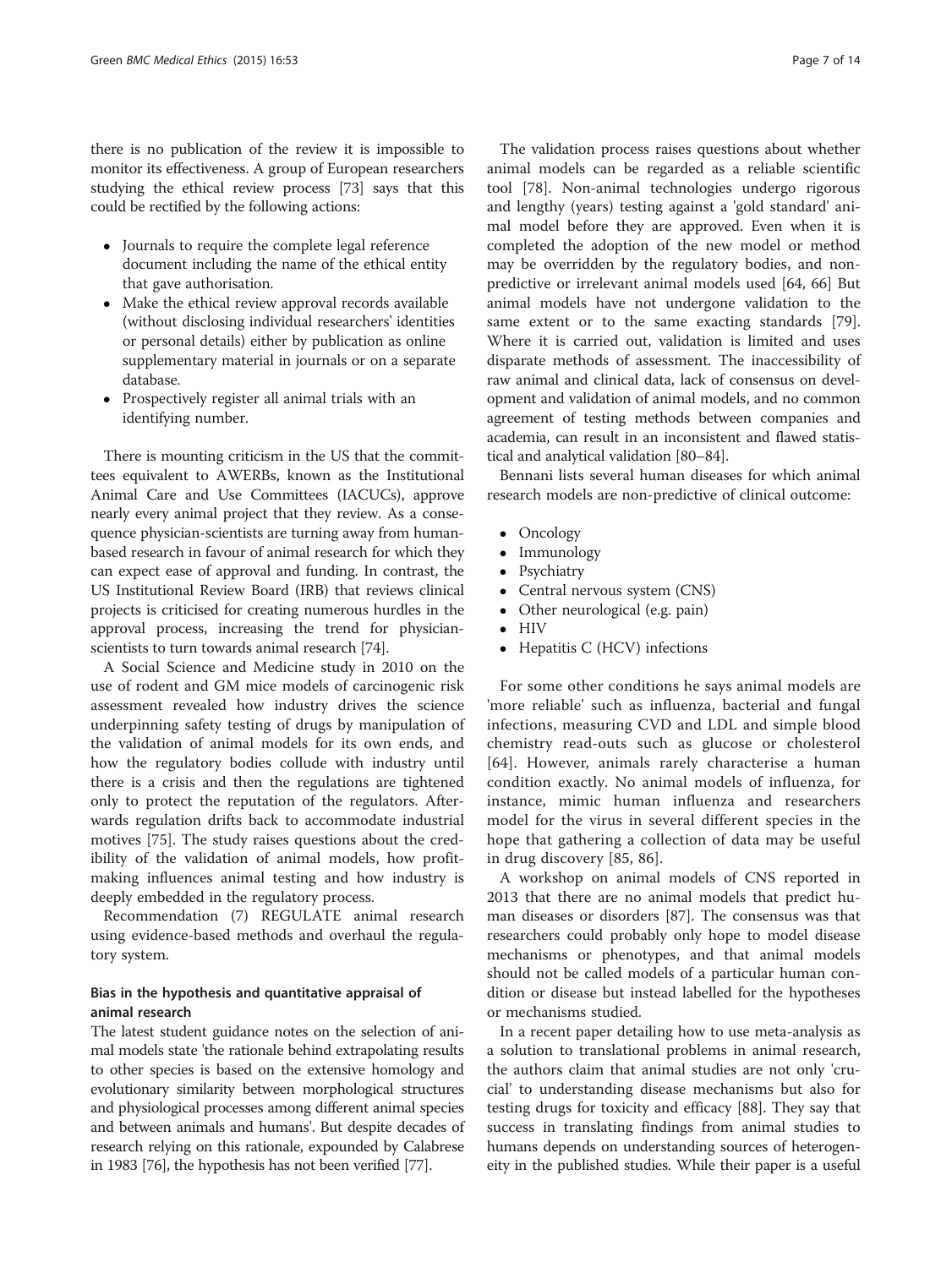and practical guide to systematically analysing animal data from the study of disease mechanisms in animals, their assertion that the use of animal studies is 'crucial' for testing drugs for toxicity and efficacy is challenged by evidence from academia [\[59\]](#page-12-0), industry [[64](#page-12-0), [89\]](#page-13-0) and toxicology [[90](#page-13-0)] and overlooks four problems as discussed in a paper on extrapolation and translation of research [[91\]](#page-13-0). The problems are summarised as follows:

- Our understanding of mechanisms is often incomplete.
- Knowledge of mechanisms is not always applicable outside the tightly controlled laboratory conditions in which it is gained.
- Mechanisms can behave paradoxically.
- Mechanistic knowledge faces the problem of the 'extrapolator's circle'.<sup>2</sup>

The authors warn that studying mechanisms in the study population (animals) in order to translate the finding to the target population (humans) is only valid in exceptional cases and that we need more reliable solutions.

The response to address difficulties with the translation of animal experiments to the clinic has mainly been 'build better animal models', and increasing numbers are produced. JAXmice® alone stocks tens of thousands of types of strains of mouse models to choose from [\[92](#page-13-0)], and attempts at creating better models have resulted in what the industry labels 'humanised' mice models (mice carrying human genes, cells, tissues and/or organs), animals with 'sterile' immune systems, transgenic animal models (Tg) and chimeric models (animals engineered with human material inserted), such as the NOD.Cg-Rag1tm1- Mom Il2rgtm1Wjl Tg(HLADRA,HLA-DRB1\*0401)39- 2Kito/ScasJ strain [[93](#page-13-0)].

For a scientific method of testing to be valid, it should possess what is termed 'predictive value' with 'demonstrable evidential weight'. A detailed discussion on the predictive value of animal tests can be found in the Journal of the Royal Society of Medicine [[94](#page-13-0)], but it is only recently that a thorough statistical evaluation of toxicological and pharmacokinetic animal data has been carried out. This was made possible by the (unusual) cooperation from industry when it released a large canine dataset. The analysis found no evidential weight to support canine data to predict efficacy and toxicology of medical compounds in clinical trials [\[80\]](#page-13-0).

In fields of scientific research such as aeronautics, space science, computer science or engineering, it is generally accepted as important to revisit failed projects, reappraise the studies and learn from mistakes. A lack of predictive value in a research model would be acknowledged as a failure of the model. But although a significant amount of animal research does not

produce hoped-for results, little is critically appraised by SR and meta-analysis [\[95](#page-13-0)]. This wasteful approach of abandoning unsuccessful research and starting again without re-evaluating the failed work would be considered inadmissible in most science-based industries.

A study in 2012 by van Meer and colleagues found that animal data were not predictive for detecting serious post-marketing adverse drug reactions in patients and should not be included in prospective pharmacovigilance studies [[77](#page-13-0)]. Instead, the researchers have developed a method which, they say, can be adapted to evaluate all drugs on the market as well as those still in development to assess the predictive value of animal studies. They summarise the situation and what needs to be done:

'The adoption of the precautionary principle by the regulatory authorities and the relative ease with which this burden of proof is accepted by the pharmaceutical industry - without attempts to improve the current paradigm - has created a stalemate in which animal studies, predictive or not, continue to exist with little room for innovation. Stakeholders in industry, academia and regulatory agencies, need to critically assess animal studies and discuss their predictive value in all earnestness and with the scientific facts at hand. From this, possibilities based on scientific facts may develop which allow new technologies to be implemented that predict the safety and efficacy of therapeutics equal to or better than animal studies do. A way forward would be for the pharmaceutical industry to share clinical and laboratory data generated at all stages of product development with collaborating stakeholders, to enable a complete and transparent analysis of the predictive value of animal studies for drug development' [[96](#page-13-0)].

Recommendation (8) REAPPRAISE the validity of the hypothesis that animals make reliable models for humans and that they possess predictive value.

## Bias from lack of economic assessment

The production of animal models is a lucrative and competitive business. It has been estimated that the UK alone expended 4.02 million animal models in research in 2013, of which over 3 million were mice. The mouse model (mentioned above) costs \$155.35 (£94) per mouse at weaning age including shipping [[97\]](#page-13-0). Some mouse models, such as the AD (Alzheimer's Disease) mice cost more, for example, the beta-amyloid transgenic mouse comes in at over \$500 (£303) each. The Jackson Laboratory Humanized CD34+ NSG mice are as much as \$1300 (£760) per mouse.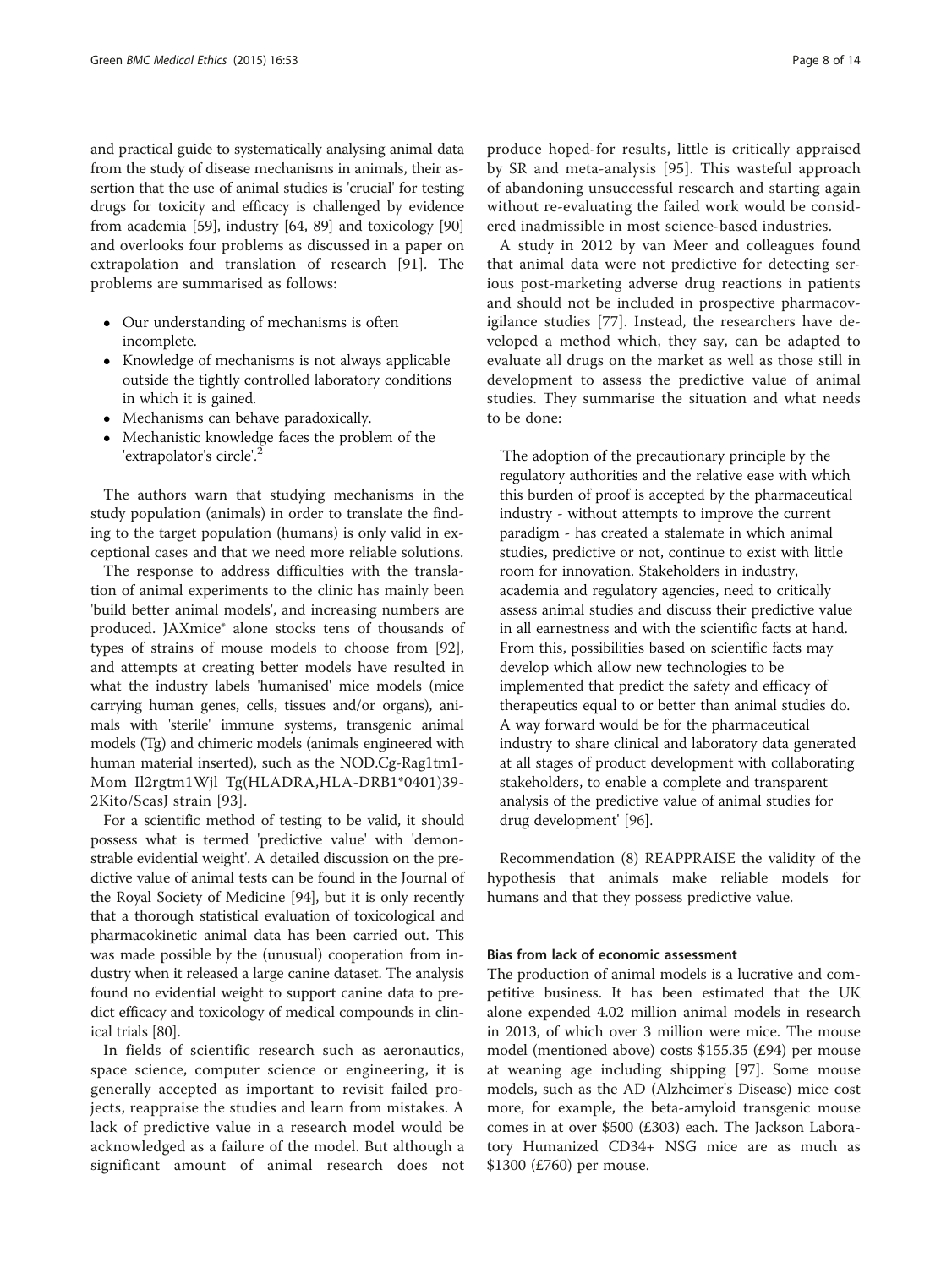rooms)

Incubators

Laryngoscope Load carts Microscopy

Husbandry facilities and equipment

Lab technician specialised workwear

Importation & Exportation costs

Imaging Xray and CAT

Inhalation equipment Intensive care units (ICU)

Monitoring equipment

| <b>Table 2</b> Cost factors in animal research (list not exhaustive)        | <b>Table 2</b> Cost factors in animal research (list not exhaustive)             |
|-----------------------------------------------------------------------------|----------------------------------------------------------------------------------|
| ACU/OCU staff members salaries                                              | (Continued)                                                                      |
| Administration and IT                                                       | Necropsy tables (various sizes)                                                  |
| Air filtration systems in the vivarium buildings                            | Plethysmometer                                                                   |
| Anaesthetics                                                                | Power lift                                                                       |
| Analgesics                                                                  | Protective clothing for automated cage cleaning                                  |
| Animal health diagnostic services and equipment                             | Respirators                                                                      |
| Animal models (various)                                                     | Restraint frames and jackets (customised according to species)                   |
| Animal transfer stations (change stations)                                  | Sanitation and garbage collection (general and specialist)                       |
| Autoclaves                                                                  | Security staff salaries                                                          |
| Automated cage washing equipment                                            | Sinks and tables                                                                 |
| Bedding (specialised types of bedding)                                      | Specialist feeds                                                                 |
| Bedding disposal stations and units                                         | Specific pathogen free cage housing rooms (in addition to regular ones)          |
| Biological work stations Blood analysis equipment                           | Staff Training                                                                   |
| Bottle fill stations                                                        | Stationery and recording equipment                                               |
| Breeding imports and exports                                                | Sterile and germfree transportation equipment                                    |
| Cage card holders (various for different size and types of cage)            | Sterilisers                                                                      |
| Cage shelving                                                               | Surgical cleaning and scrub equipment and products                               |
| Caging and cage trolleys (various for different sizes and types of species) | Surgical equipment (i.e. cauterisation, homeothermic, stereotaxic,               |
| Cleaning and scrub equipment and products (general)                         | lighting)                                                                        |
| Cryostat equipment                                                          | Surgical specialised workwear                                                    |
| Data collection equipment                                                   | Surgical, blood and crematory waste services and equipment                       |
| Decapitators                                                                | Syringe pumps                                                                    |
| Diagnostic and monitoring equipment                                         | Transportation (International & Domestic)                                        |
| Dismembrators                                                               | Ultraviolet light-treated deionized water lines                                  |
| Energy costs                                                                | Urine analysis                                                                   |
| Enrichment products                                                         | Urine and feaces ammonia levels monitoring equipment                             |
| Feeding equipment (various sizes for different sizes of animals and         | Vacuum units<br>Ventilators                                                      |
| species types)                                                              |                                                                                  |
| Feeds (specialised)                                                         | Watering equipment (different sizes and types for different species)             |
| Forklifts                                                                   | Water (for animal drinking, cage cleaning and vivarium and surgical<br>cleaning) |
| Handling gloves and clothing (specialised according to species)             | Weighing and scales equipment (different sizes for different species)            |
| Heating and lighting equipment                                              |                                                                                  |
| High-efficiency particulate air filtration systems                          |                                                                                  |
| Housing (specialised premises with airlock barriers between vivarium        |                                                                                  |

Expensive price tags on animal models and associated expenses indicate that animal research is a costly component in the drug discovery process, and which is further increased by high levels of customisation according to the field studied. Animal models can be purchased off-the-peg or customised from online stores where they are sold on an industrial scale [[98](#page-13-0), [99\]](#page-13-0), as are specialised animal feeds and associated technical equipment [[98, 100\]](#page-13-0). For a list of potential cost factors in animal research see [Table 2].

In 2003 a report by the Health Economics Research Group (HERG) found that only 2 %-21 % of basic research translated into clinical benefit for patients [[101](#page-13-0)]. The authors had examined a publication from 1976 in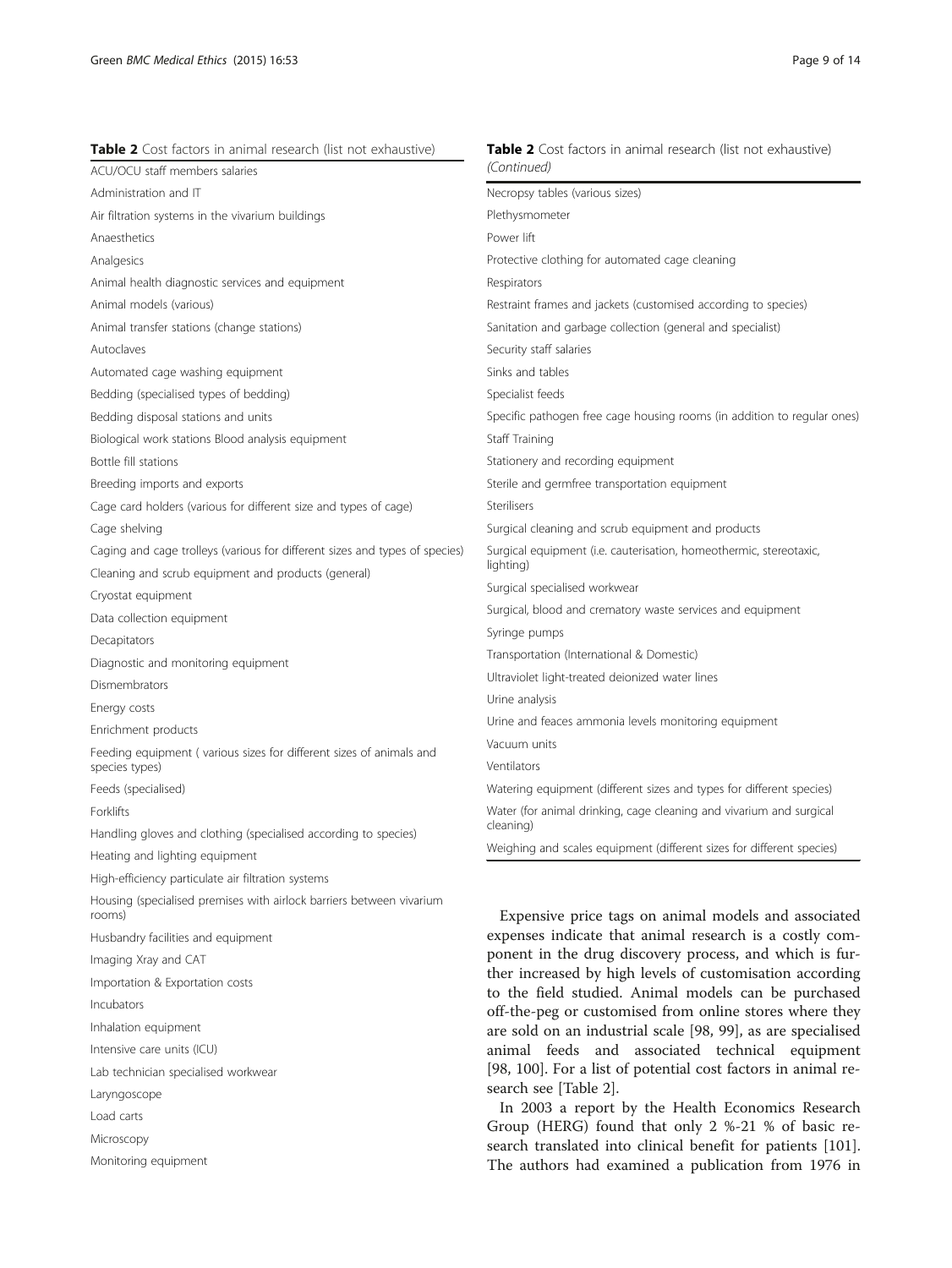which it was claimed that 62 % of basic research articles were judged essential for later clinical advances [\[102](#page-13-0)], and as a direct result of that publication, funding has been directed in favour of basic research. Although it is now understood that applied clinical research has greater benefit for patients [[103](#page-13-0)–[105](#page-13-0)], proportional funding allocation has yet to accord with the evidence.

A regular and transparent account of spending on animal research does not appear to be carried out anywhere. However, in 2009 it was estimated that approximately £8 billion (€10b /US\$14 billion) was spent on animal experimentation worldwide of which £1.7 billion (€2 billion/ US\$2.8 billion) was for toxicological studies [\[106\]](#page-13-0). In 2009/10 the Medical Research Council (MRC), a major funder of animal research in the UK, published that it spent 30 % (£227 m) of its annual research budget on research involving animal species.

DiMasi and colleagues have carried out several economic assessments to evaluate the costs of drug development and some included basic research costs. Their estimation of preclinical cost per approved new drug in 2000 was \$335m, but they found that the way in which companies reported the costs of basic and animal research were so variable that it was not always possible to disaggregate the data usefully [\[107\]](#page-13-0).

The Home Office Annual Statistics of Scientific Procedures on Living Animals is the closest form of monitoring of animal research in the UK, but the report does not document details of expenditure or funding of animal research. In 2012 it reported that 48 % of animal research was carried out by academia; 27 % by industry; 13 % by public bodies and 9 % by NGO's.

Recommendation (9) RATIONALISE animal research by carrying out a full economic assessment.

### Bias from reductionist-materialism in science

Researchers working with animal models understand that the resulting data cannot always be relied on for predictive value and translation to patients. They operate within a narrow remit embedded in reductionist-materialism, a belief in science which holds that everything can be reduced down to an observable and controllable material part and isolated from other neighbouring or related parts with little or no consequence [[108](#page-13-0), [109\]](#page-13-0). An example of how this can lead to problems is seen in gene research when it ignores the behaviour and effects of 'cell intelligence;' an oversight that produces misleading data. Findings in epigenetics explain that local and external environmental factors can influence and control the behaviour of genes and must be taken into account.

Since publication of the FDA White Paper in 2004 [[11](#page-12-0)] there has been little progress in discovering scientifically sound predictive animal models, despite more than adequate funding and support for the development of new animal models [[12](#page-12-0), [13\]](#page-12-0). Nevertheless, there are pockets of innovation where researchers are developing tools and models that may reliably predict the human response:

In the field of CNS drug discovery, Geerts and colleagues model disease using a 'humanised' approach with what they call 'computerised biophysically realistic disease-modelling' while incorporating the issue of polypharmacy in their methods - something that can never be achieved in animal models or human trials [[110](#page-13-0)]. To perfect their in silico models they have made use of some existing pre-clinical published animal data (mostly primate) and combined it with human imaging and genotypic and clinical information. They also pay attention to quality of life and patient and care-giver needs when designing research, which they focus on patient-centred healthcare [[111](#page-13-0)].

At Columbia University Professor Raza has spent the last 30 years collecting human cells, biopsies and samples with which she has assembled a tissue repository supported by a databank of clinical, pathologic and morphologic data. The repository is used for research into myelodysplastic syndrome (MDS) but when Raza applied to the NIH for funding to validate her human-focused research, which she describes as "startlingly predictive," the response was that she should first reproduce the work in mice [[66](#page-13-0)]. It took over three years to gain funding, and then only after some of the aims of the research were dropped to avoid unnecessary and inappropriate animal studies (private communication with the author).

Collaborative work by the Wyss Institute at Harvard University and AstraZeneca is researching innovative ways of predicting the human response with 'Biologically Inspired Engineering' to create human organ-on-a-chip technology [\[112](#page-13-0)], which they hope will in the long-term fulfil the search for predictive models for humans. And transition is in progress in toxicology testing at the National Center for Advancing Translational Sciences (NCATS), where they are developing evidence-based toxicity test methods [\[106](#page-13-0)].

A group of oncology surgeons writing in the American Journal of Translational Research earlier this year proposed a number of different methods for improving the translation of oncology research to patients such as Phase 0 patient trials (micro-dosing), epidemiological studies, autopsies, in vitro studies, in silico computer modelling, silicon and plastic chip technology, and microfluidic chips [\[32\]](#page-12-0).

Recommendation (10) REINVENT and support new ways of looking at pre-clinical research.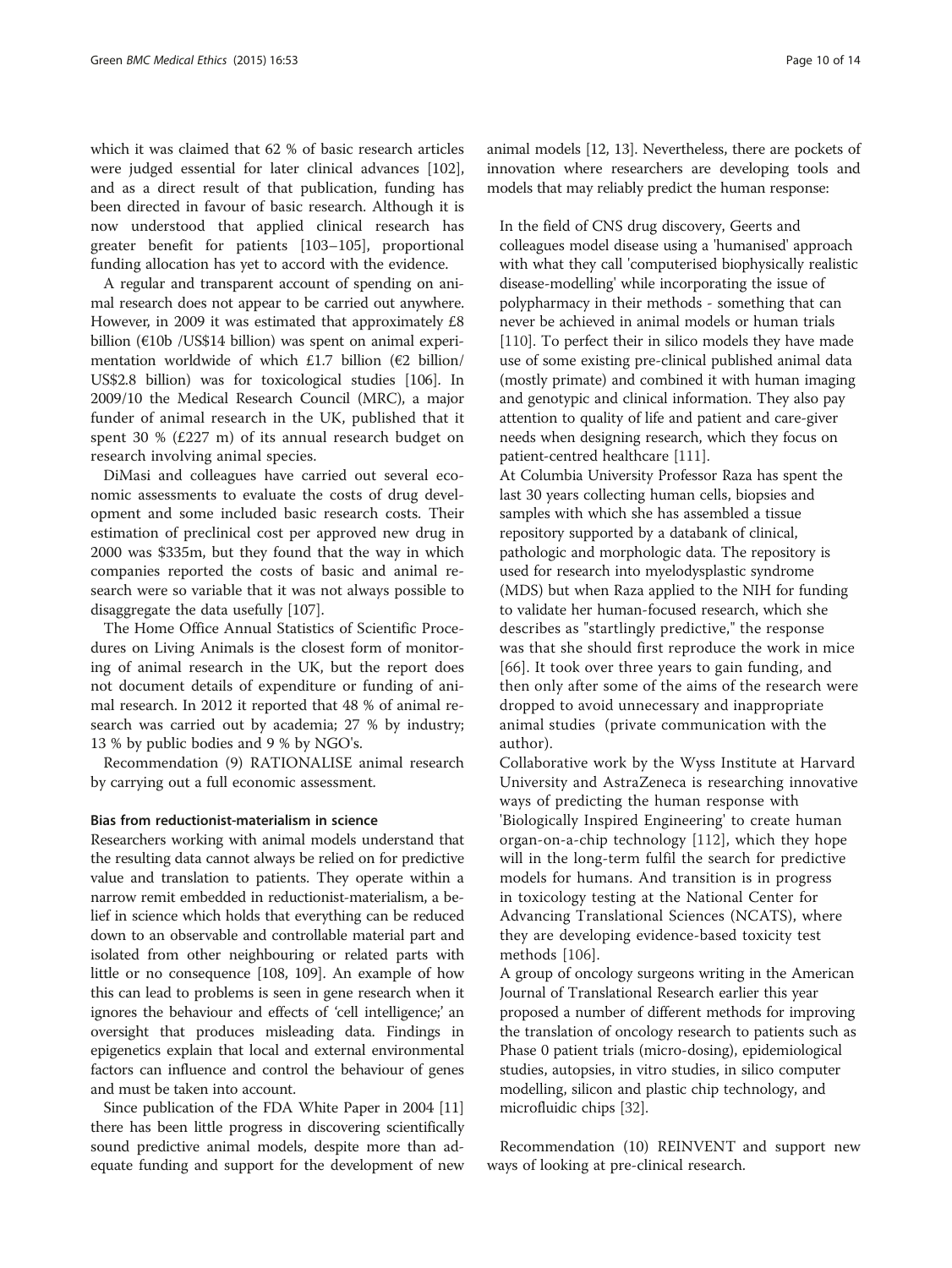#### Bias in debate and presentation of animal research

Animal models are promoted by industry as a commodity for drug development, rather than the complex biological systems that they are. Companies overstate their value with inflated, obtuse or scientifically unsound advertisements for commercial gain. Jackson Laboratories, for example, claim 'Humanised mouse models represent powerful tools for studying haematopoiesis, inflammatory disease, viral host-pathogen interactions, and are helping to accelerate the development of novel therapies in HIV infection and oncology'. JAXmice®, states, 'Because mice and humans share 95 % of their genes, mice are an effective and efficient model for human diseases'. Such statements may be misleading when advertising animal models with claims that have not been verified [[113](#page-13-0)]. Mouse and other animal models may well be involved in many fields of research, but evidence is still needed to verify their predictive value for humans.

Investors in biotechnology will be aware that pharmaceutical companies usually issue a 'Safe Harbor' declaration at the end of their press releases. These refer to what are termed 'Forward-Looking Statements' which contain claims about the predictive value and subsequent monetary value of work carried out. In effect, the statements provide legal cover for risks and uncertainties that may arise from investment in companies that make drugs, medical products or devices to be tested in animal and clinical trials and then released onto the market. These statements indicate how human disease is set in the context of commercial enterprise, with emphasis on financial reward from sales of drugs.

University and research institutions have been found issuing inflated claims about their own research results in order to attract maximum media coverage. Press releases frequently contain unsubstantiated declarations about 'medical breakthroughs' and 'positive results' but without explaining that the findings may be in the early pre-clinical animal research phase and that have yet to be verified [\[114](#page-13-0)].

Recommendation (+) REPRESENT animal research honestly and with scientific evidence.

#### Strategy

To support the mission of better science for better healthcare, the charity SABRE Research UK suggests a strategy for improving pre-clinical research:

1. Systematic review: a moratorium on animal trials (in line with calls for a moratorium on efficacy clinical trials) while a large-scale global programme of systematic reviews of existing animal studies is carried out, including systematic reviews of the value of animal research for the seven leading causes of death (Western world).

- 2. Scientific evaluation: a) evaluation of the validation methods of animal models and in relation to the higher standards set for the validation methods of non-animal models and technologies. b) a large-scale research programme to evaluate the predictive value of existing animal studies (as set out by van Meer and colleagues).
- 3. Inquiry: a full scale inquiry into why unreliable animal data are accepted by regulatory authorities while at the same time non-animal models and technologies with predictive value are less likely to be adopted.
- 4. Audit: a full and independent public health audit of spending on animal research.
- 5. Apply  $10Rs + Recommendations<sup>3</sup>$  $10Rs + Recommendations<sup>3</sup>$  [See Additional file 1]

# Conclusions

The US pharmaceutical industry takes an average of 15 years to achieve marketing approval for a new drug [[115\]](#page-13-0) and the cost of investment in developing a new medicine is now estimated at \$1.3 billion [[116\]](#page-13-0). Given that drug development is an expensive and lengthy process, with many compounds failing for each one that succeeds and that prescription drugs rank third in the leading causes of death in the Western world [\[117](#page-13-0)], it will be valuable to conduct an audit to assess the costs and benefits of animal research and its sustainability.

The proportion of published animal research that has not been systematically reviewed is hard to quantify, but the high volume of research output means lack of critical appraisal is wasteful particularly when funding goes into research that results in more publications about the limitations of animal models [\[118\]](#page-13-0). The way animal research is published tends to spawn new research before effectively synthesising existing research. Researchers identify numerous difficulties that emerge during attempts at translating animal data to the clinic [\[119\]](#page-13-0) and then assert that 'further research is needed', without first reviewing what went wrong. This paves the way for the same researchers and others in the field to produce more papers on similar, or in some cases virtually identical research, without adequate review. There is little encouragement by funding agencies to critically appraise research, and little incentive for researchers to consider that their research path may be unproductive and new ways of looking at questions might be necessary.

Some clinical researchers are now calling for a return to real evidence-based medicine in order that a highly individualised system of healthcare can be delivered to fulfil the long-awaited promise of personalised medicine. They say that there is too much research being produced, and which has overtaken the time needed to evaluate it. Less but better quality human-centred research is the message [\[120](#page-13-0)].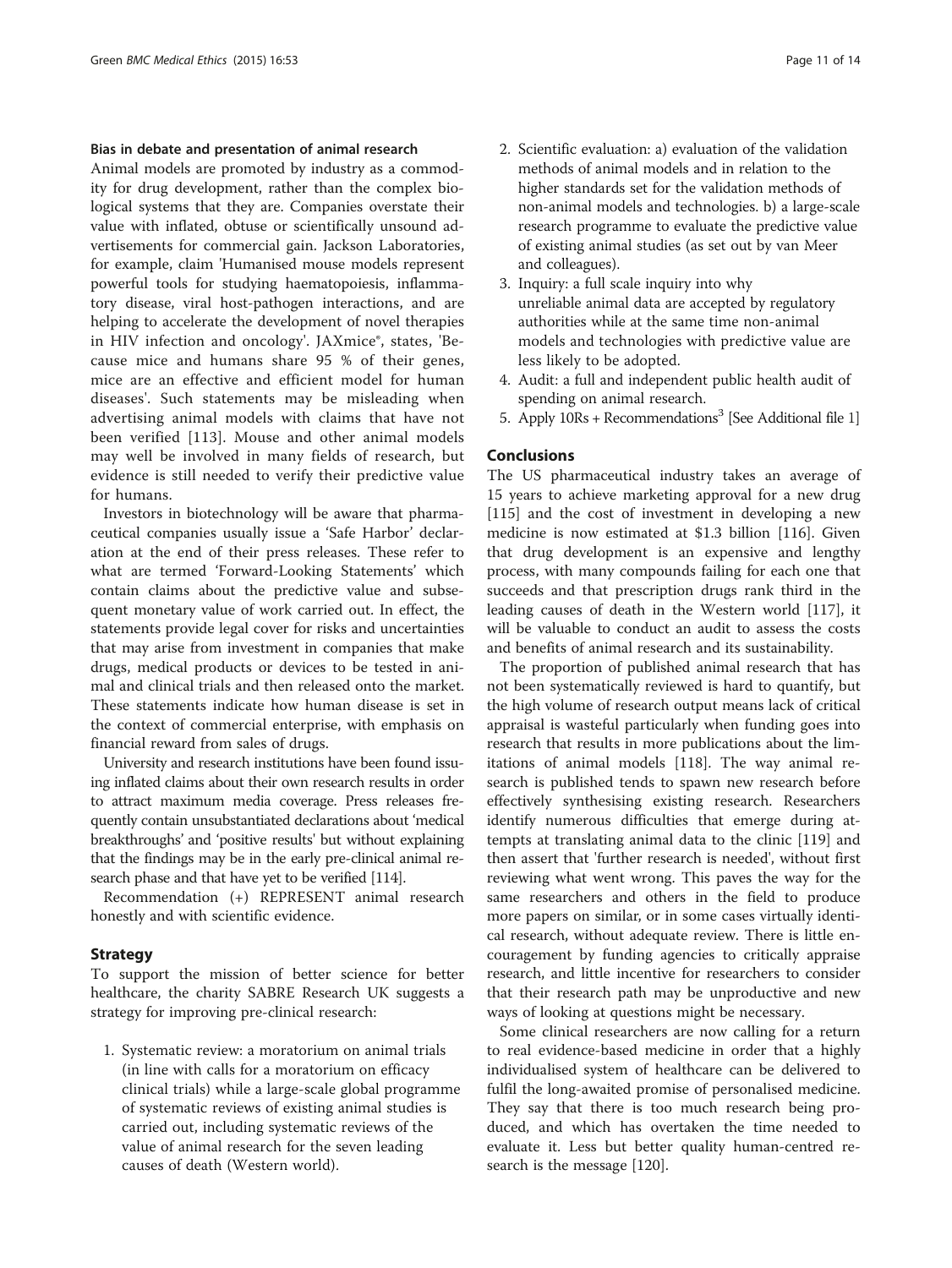<span id="page-11-0"></span>A proposal to suspend clinical research and appraise all existing data has recently been suggested [[109\]](#page-13-0), but a moratorium with a full and extensive appraisal of existing animal research may be more important given that so few animal studies have been systematically reviewed. It could be time to stall the output of animal research and systematically review existing literature to see what can be learnt before proceeding to carry out more research. The work by Geerts and colleagues demonstrates this can be a productive approach [\[110](#page-13-0), [111](#page-13-0)] and it may help the pharmaceutical industry and academia to learn from drug failures and avoid repeating the same mistakes.

The almost limitless repository of heterogeneous animal studies makes it possible to selectively cite papers that will support almost any claim made about animal research. It is important, therefore, that clinical investigators accept responsibility for ensuring that the animal data they use is scientifically sound before proceeding with human trials.

Research to determine whether negative results of animal studies may lead to the abandonment of research that would be effective for patients needs prioritisation. SR and scientific evaluation of the validation methods of animal models is also needed, so that robust and concordant methods can be developed, and complete and transparent analysis of the predictive value of animal studies should be undertaken without further delay.

The problem of how bias in animal research can falsify medical research may not reach the understanding of a wider audience. Many journals remain closed-access, with valuable content locked behind paywalls when patients, medical students, healthcare workers, researchers, libraries, policy makers and journalists need access to medical literature to make informed decisions. [[121, 122\]](#page-13-0) While debate about animal research and whether it is relevant to human health continues to lack quality [\[123\]](#page-13-0), the problem remains that allowing bias in the research to go unchallenged is unethical for patients and research participants. If voluntary commitment to apply the proposed measures cannot be relied on, action may need to be taken by the public before real improvements are made.

#### **Declarations**

There is a serious issue stemming from flawed animal research, which needs to be addressed in the interests of human health and safety. It is not the purpose of this article to discuss animal welfare or moral issues arising from the use of animals in research which are well documented elsewhere but that any future debate or decisions about animal research are informed by better quality and more reliable scientific evidence.

#### **Endnotes**

 $1$ The noun 'data' in the title is to be understood as the mass noun, not the count noun. <sup>2</sup>

 ${}^{2}$ For discussion on the 'extrapolators circle' please refer to Darden L., Craver C. Strategies in interfieled discovery of the mechanism of protein synthesis. Stud Hist Philos Biol Biomed Sci. 2002;33:1-28 and Glenman S. Modeling mechanisms. Stud Hist Philos Biol Biomed Sci. 2005;36:443-464.

 $3$ The 10Rs + Recommendations was circulated in December 2013 to animal researchers and systematic reviewers and at<http://sabreresearchuk.wordpress.com/> for invited comments and which were taken into account in the final draft. Revisions of the 10Rs + have been made up to the date of this publication.

### Additional file

# [Additional file 1: The 10Rs+ Recommendations Table.](http://www.biomedcentral.com/content/supplementary/s12910-015-0043-7-s1.docx)

#### Competing interests

The author declares that they have no competing interests. The charity is independent from political parties, animal research advocacy groups, the pharmaceutical industry, animal protection groups and other vested interests.

#### Authors' information

The author formed SABRE Research UK [\[http://www.sabre.org.uk\]](http://www.sabre.org.uk) in 2004 and registered the organisation as a charity in 2005 with the help and encouragement from commissioners at the Charity Commission to educate the public about the need to protect patients and research volunteers from flawed preclinical animal research.

#### Acknowledgements

This work was conceived in pursuit of scientific truth and inspired by the publications of John P.A Ioannidis who seeks to correct medical science wherever self-correction fails. Special thanks go to the trustees of SABRE Research UK for their commitment to the aims of the charity and unfailing help and to Iain Chalmers and Malcolm Macleod for their collaboration and support for the charity and for always guiding the author towards an objective and evidence-based position.

# Received: 27 November 2014 Accepted: 14 July 2015

#### References

- 1. Ioannidis JPA. Extrapolating from animals to humans. Sci Transl Med. 2012;4:151.
- 2. Bracken MB. Why are so many epidemiology associations inflated or wrong? Does poorly conducted animal research suggest implausible hypotheses? Ann Epidemiol. 2009;3:220–4.
- 3. Collins FS, Tabak LA. NIH plans to enhance reproducibility. Nature. 2014;505:612–3.
- 4. Mobley A, Linder SK, Braeuer R, Ellis LM, Zwelling L. A survey on data reproducibility in cancer research provides insights into Our limited ability to translate findings from the laboratory to the clinic. PLoS One. 2013;8, e63221.
- 5. Horn J, de Haan RJ, Vermeulen M, Luiten PG, Limburg M. Nimodipine in animal model experiments of focal cerebral ischemia: a systematic review. Stroke. 2001;32:2433–8.
- 6. Sena ES, van der Worp HB, Bath PM, Howells DW, Macleod MR. Publication bias in reports of animal stroke studies leads to major overstatement of efficacy. PLoS Biol. 2010;8:1–8.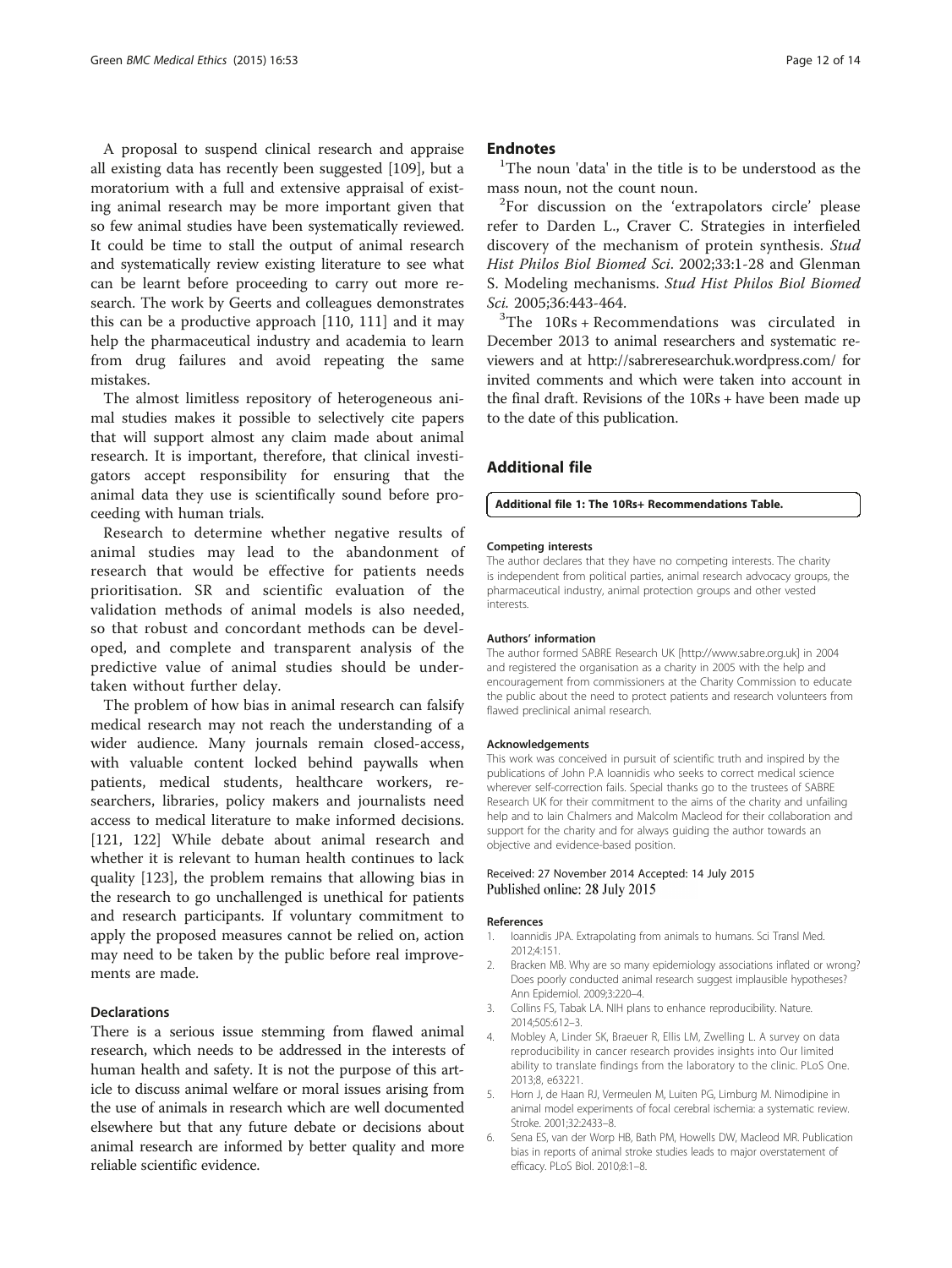- <span id="page-12-0"></span>7. Hillaire-Buys D, Faillie JL, Montastruc JL. Pioglitazone and bladder cancer. Lancet. 2011;378:1543–4.
- 8. Cohen D. Has pancreatic damage from glucagon suppressing diabetes drugs been underplayed? BMJ. 2013;346:f3680.
- 9. NIH Catalyst. Gene Therapy Trial and Errors Raise Scientific, Ethical and Oversight Questions. 2000 [\[http://www.nih.gov/catalyst/2000/00.01.01/](http://www.nih.gov/catalyst/2000/00.01.01/page1.html) [page1.html\]](http://www.nih.gov/catalyst/2000/00.01.01/page1.html).
- 10. Macleod MR, Michie S, Roberts I, Dirnagl U, Chalmers I, Ioannidis JP, et al. Biomedical research: increasing value, reducing waste. Lancet. 2014;383:2–6.
- 11. FDA. Innovation or Stagnation: Challenge and Opportunity on the Critical Path to New Medical Products. In: Challenges and Opportunities Report US Department of Health and Human Services. US: FDA; 2004.
- 12. NIH. Grant files. 2014 [\[http://grants.nih.gov/grants/guide/pa-files/PA-13-145.html](http://grants.nih.gov/grants/guide/pa-files/PA-13-145.html)].
- 13. NIH. Grant files. 2007 [\[http://grants.nih.gov/grants/guide/pa-files/PA-07-336.html](http://grants.nih.gov/grants/guide/pa-files/PA-07-336.html)].
- 14. Arrowsmith J. Trial watch: phase II failures: 2008–2010. Nat Rev Drug Discov. 2011;10:328–9.
- 15. Kola I, Landis J. Can the pharmaceutical industry reduce attrition rates? Nat Rev Drug Discov. 2004;8:711–5.
- 16. Glasziou P, Altman DG, Bossuyt P, Bossuyt P, Boutron I, Clarke M, et al. Reducing waste from incomplete or unusable reports of biomedical research. Lancet. 2014;18:267–76.
- 17. Chalmers I, Glasziou P. Avoidable waste in the production and reporting of research evidence. Lancet. 2009;374:86–9.
- 18. Glasziou P. The role of open access in reducing waste in medical research. PLoS Med. 2014;11, e1001651.
- 19. Evans I, Thornton H, Chalmers I. Testing treatments: better research for better healthcare. 2006. The British Library.
- 20. James Lind Alliance. [[http://www.lindalliance.org/\]](http://www.lindalliance.org/).
- 21. Sloff M, de Vries R, Geutjes P, IntHout J, Ritskes-Hoitinga M, Oosterwijk E, et al. Tissue engineering in animal models for urinary diversion: a systematic review. PLoS One. 2014;9, e98734.
- 22. Morgan M, Barry CA, Donovan JL, Sandall J, Wolfe CD, Boaz A. Implementing 'translational' biomedical research: convergence and divergence among clinical and basic scientists. Soc Sci Med. 2011;73:945–52.
- 23. Geerts H. Of mice and Men: bridging the translational disconnect in CNS drug discovery. CNS Drugs. 2009;23:915–26.
- 24. NIH. Department of Health and Human Services Funding opportunities. 2013 [\[http://grants.nih.gov/grants/guide/pa-files/PA-13-145.html](http://grants.nih.gov/grants/guide/pa-files/PA-13-145.html)].
- 25. Plenge RM, Scolnick EM, Altshuler D. Validating therapeutic targets through human genetics. Nat Rev Drug Discov. 2013;8:581–94.
- 26. Seok J, Warren HS, Cuenca AG, Mindrinos MN, Baker HV, Xu W, et al. Genomic responses in mouse models poorly mimic human inflammatory diseases. PNAS. 2013;110:3507–12.
- 27. Bestor TH. Gene silencing as a threat to gene therapy. J Clin Invest. 2000;105:409–11.
- 28. Pound P, Britten N, Morgan M, Yardley L, Pope C, Daker-White G, et al. Resisting medicines: a synthesis of qualitative studies of medicine taking. Soc Sci Med. 2005;61:133–55.
- 29. Cooney GM, Dwan K, Greig CA, Lawlor DA, Rimer J, Waugh FR, et al. Exercise for depression. Cochrane Database Syst Rev. 2013;9, CD004366.
- 30. Arrowsmith J. Trial watch: phase III and submission failures: 2007–2010. Nat Rev Drug Discov. 2011;10:87.
- 31. Collins F. Of mice, men and medicine. [[http://directorsblog.nih.gov/of-mice](http://directorsblog.nih.gov/of-mice-men-and-medicine/comment-page-1/#comment-4902)[men-and-medicine/comment-page-1/#comment-4902](http://directorsblog.nih.gov/of-mice-men-and-medicine/comment-page-1/#comment-4902)].
- 32. Mak IW, Evaniew N, Ghert M. Lost in translation: animal models and clinical trials in cancer treatment. Am J Transl Res. 2014;6:114–8.
- 33. Booth B. Academic bias and biotech failures. [[http://lifescivc.com/2011/03/](http://lifescivc.com/2011/03/academic-bias-biotech-failures/#0_undefined,0) [academic-bias-biotech-failures/#0\\_undefined,0\]](http://lifescivc.com/2011/03/academic-bias-biotech-failures/#0_undefined,0).
- 34. Science Exchange. Reproducibility Initiative. [[http://validation.scienceexchange.com/#/partners\]](http://validation.scienceexchange.com/#/partners).
- 35. Fugh-Berman A. How basic scientists help the pharmaceutical industry
- market drugs. PLoS Biol. 2013;11, e1001716. 36. Festing MF. Fifty years after Russell and Burch, toxicologists continue to
- ignore genetic variation in their test animals. Altern Lab Anim. 2009;37:1–5. 37. Begley CG, Ellis LM. Drug development: Raise standards for preclinical
- cancer research. Nature. 2012 Mar 28;483(7391):531-3. 38. Kimmelman J, Anderson JA. Should preclinical studies be registered? Nature Biotech. 2012;30:488–9.
- 39. Roberts I, Kwan I, Evans P, Haig S. Does animal experimentation inform human healthcare? Observations from a systematic review of international animal experiments on fluid resuscitation. BMJ. 2002;324:474–6.
- 40. Booth A. 2nd International Symposium on Systematic Reviews in Laboratory Animal Science. Edinburgh, UK: Registration of experimental studies and systematic reviews; 2013.
- 41. Al-Shahi Salman R, Beller E, Kagan J, Hemminki E, Phillips RS, Savulescu J, et al. Increasing value and reducing waste in biomedical research regulation and management. Lancet. 2014;383:176–85.
- 42. Baldwin AL, Schwartz GE, Hopp DH. Are investigators aware of environmental noise in animal facilities and that this noise may affect experimental data? J Am Assoc Lab Anim Sci. 2007;46:45–51.
- 43. Niklas W, Homberger FR, Illgen-Wilke B, Jakobi K, Kraft V, Kunstyr I, et al. Implications of infectious agents on results of animal experiments. Lab Anim. 1999;33 Suppl 1:87.
- 44. Pritchett-Corning KR, Cosentino J, Clifford CB. Contemporary prevalence of infectious agents in laboratory mice and rats. Lab Anim. 2009;43:165–73.
- 45. Kokolus KM, Capitano ML, Lee CT, Eng JW, Waight JD, Hylander BL, et al. Baseline tumor growth and immune control in laboratory mice are significantly influenced by subthermoneutral housing temperature. Proc Natl Acad Sci. 2013;110:20176–81.
- 46. Sorge RE, Martin LJ, Isbester KA, Sotocinal SG, Rosen S, Tuttle AH, et al. Olfactory exposure to males, including men, causes stress and related analgesia in rodents. Nat Methods. 2014;11:629–32.
- 47. Kilkenny C, Browne WJ, Cuthill IC, Emerson M, Altman DG. Improving Bioscience Research Reporting: The ARRIVE Guidelines for Reporting Animal Research. PLoS Biol. 2010 Jun 29;8(6):e1000412.
- 48. Hooijmans C, de Vries R, Leenaars M, Ritskes-Hoitinga M. The Gold Standard Publication Checklist (GSPC) for improved design, reporting and scientific quality of animal studies GSPC versus ARRIVE guidelines. Lab Anim. 2011;45:61.
- 49. Baker D, Lidster K, Sottomayor A, Amor S. Two years later: journals Are Not Yet enforcing the ARRIVE guidelines on reporting standards for Pre-clinical animal studies. PLoS Biol. 2014;12, e1001756.
- 50. Muhlhausler BS, Bloomfield FH, Gillman MW. Whole animal experiments should be more like human randomized controlled trials. PLoS Biol. 2013;11, e1001481.
- 51. ter Riet G, Korevaar DA, Leenaars M, Sterk PJ, Van Noorden CJ, Bouter LM, et al. Publication bias in laboratory animal research: a survey on magnitude, drivers, consequences and potential solutions. PLoS One. 2013;7, e43404.
- 52. Song F, Parekh S, Hooper L, Loke YK, Ryder J, Sutton AJ, et al. Dissemination and publication of research findings: an updated review of related biases. Health Technol Assess. 2010;14:1–193.
- 53. Tsilidis KK, Panagiotou OA, Sena ES, Aretouli E, Evangelou E, Howells DW, et al. Evaluation of excess significance bias in animal studies of neurological diseasse. PLoS Biol. 2013;11, e1001609.
- 54. Leenaars M. Cochrane Canada: Systematic reviews of animal studies. 2014. [[https://www.youtube.com/watch?v=FxdRlJ1RfWY\]](https://www.youtube.com/watch?v=FxdRlJ1RfWY) Webinar.
- van Luijk J, Bakker B, Rovers MM, Ritskes-Hoitinga M, de Vries RB, Leenaars M. Systematic reviews of animal studies; missing link in translational research? PLoS One. 2014;9, e89981.
- 56. Sandercock P, Roberts I. Systematic reviews of animal experiments. Lancet. 2002;360:586.
- 57. Nuffield Council on Bioethics. The ethics of research involving animals. London: Nuffield Council on Bioethics; 2005.
- 58. Perel P, Roberts I, Sena E, Wheble P, Briscoe C, Sandercock P, et al. Comparison of treatment effects between animal experiments and clinical trials: systematic review. BMJ. 2007;334:197.
- 59. Korevaar DA, Hooft L, ter Reit G. Systematic reviews and meta-analyses of preclinical studies: publication bias in laboratory animal experiments. Lab Anim. 2011;45:225–30.
- 60. Sena E, van der Worp HB, Howells D, Macleod M. How can we improve the pre-clinical development of drugs for stroke? Trends Neurosci. 2007;30:433–9.
- 61. European Medicines Agency. User guide for micro, small and medium-sized enterprises. London: European Medicines Agency; 2013.
- 62. Gøtzsche PC. Human guinea pig asks for animal studies. BMJ. 2014;30:349. g6714.
- 63. Rawlins MD. Opinion:Cutting the cost of drug development? Nat Rev Drug Discov. 2004;4:360–4.
- Bennani YL. Drug discovery in the next decade: innovation needed ASAP. Drug Discov Today. 2012;16(Suppl:S):31–44.
- 65. Russell WM, Burch RL. The Principles of Humane Experimental Technique. London: Methuen & Co Ltd; 1959.